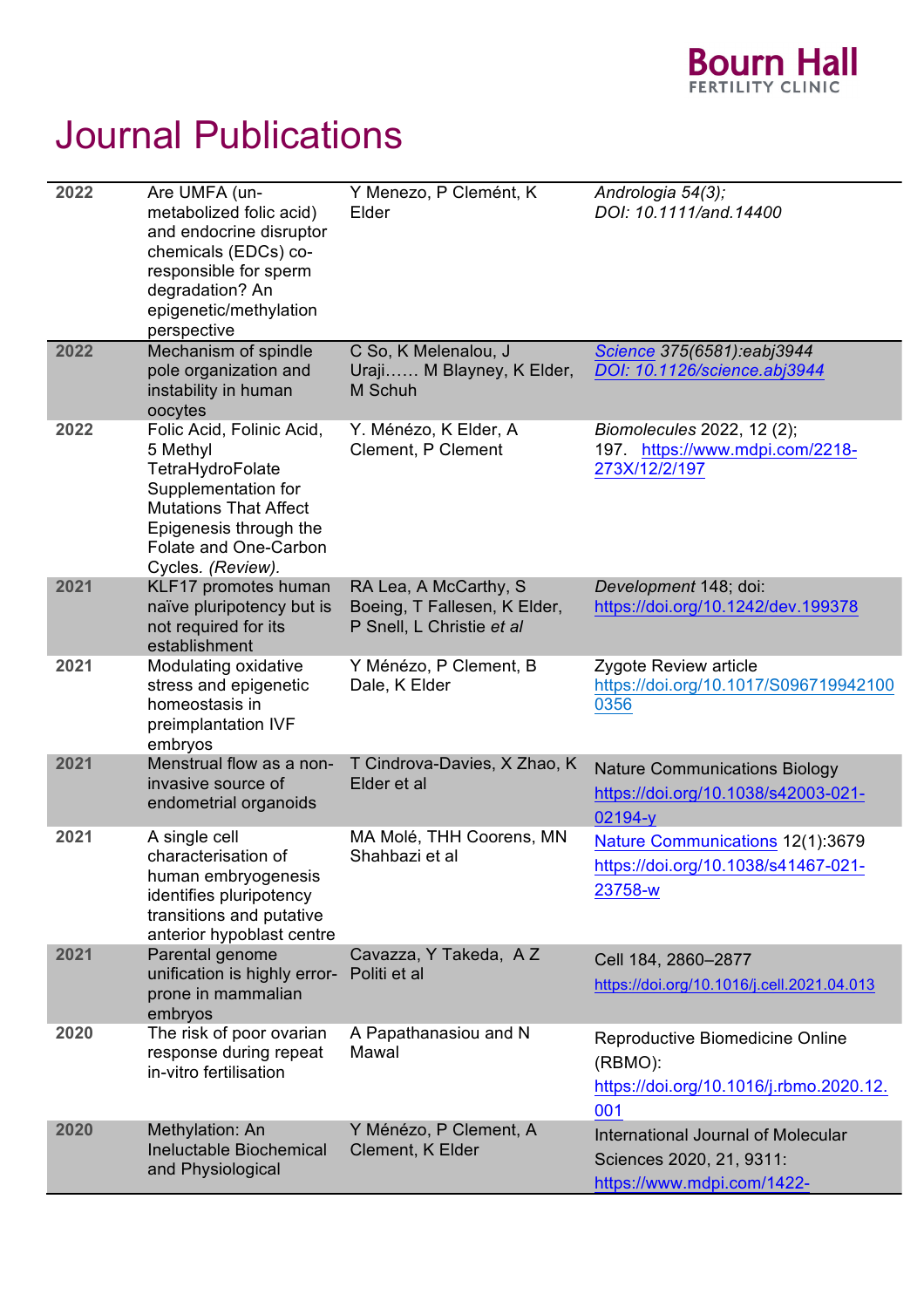## **Bourn Hall**

|      | Process Essential to the<br><b>Transmission of Life</b><br>(Review)                                                                                                                    |                                                  | 0067/21/23/9311/pdf                                                       |
|------|----------------------------------------------------------------------------------------------------------------------------------------------------------------------------------------|--------------------------------------------------|---------------------------------------------------------------------------|
| 2020 | Initiation of a conserved<br>trophectoderm program<br>in human, cow and<br>mouse embryos                                                                                               | Gerri C, McCarthy A, Alanis-<br>Lobato G et al.  | Nature, 23 September 2020.<br>DOI:10.1038/s41586-020-2759-x 2020          |
| 2020 | Parental genome<br>unification is highly<br>erroneous in mammalian<br>embryos                                                                                                          | T Cavazza, AZ Politi, P<br>Aldag et al.          | bioRxiv preprint doi:<br>https://doi.org/10.1101/2020.08.27.269<br>779.   |
| 2020 | IGF1-mediated human<br>embryonic stem cell self-<br>renewal recapitulates the<br>embryonic niche                                                                                       | S Waimatha, KJ Grybel, G<br>Alanis-Lobato et al. | Nature Communications, 11:764,<br>February 2020                           |
| 2020 | Epigenetic remodelling of Y Menezo and K Elder<br>chromatin in human ART:<br>addressing deficiencies in<br>culture media (Review)                                                      |                                                  | Journal of Assisted Reproduction and<br>Genetics 37, 1781-1788, July 2020 |
| 2020 | COVID-19 screening<br>during fertility treatment:<br>How do guidelines<br>compare against each<br>other?                                                                               | A Papathanasiou                                  | Journal of Assisted Reproduction and<br><b>Genetics July 2020</b>         |
| 2019 | <b>Meiotic Kinetochores</b><br><b>Fragment into Multiple</b><br>Lobes<br>upon Cohesin Loss in<br>Aging Eggs                                                                            | A Zielinska, E Bellou, N<br>Sharma et al.        | <b>Current Biology 29, 3749-3765</b>                                      |
| 2019 | The negative impact of<br>the environment on<br>methylation/<br>epigenetic marking in<br>gametes and embryos:A<br>plea for action<br>to protect the fertility of<br>future generations | Y Menezo, K Elder, B Dale                        | Molecular Reproduction and<br>Development 86:1273-1282                    |
| 2019 | Chromosome errors in<br>human eggs shape<br>natural fertility over<br>reproductive life span                                                                                           | J Gruhn, A Zielinska, V<br>Shukula et al (2019)  | Science 365(6460):1466-1469<br>DOI: 10.1126/science.aav7321               |
| 2018 | Management of the sub-<br>fertile couple in Primary<br>care                                                                                                                            | A Papathanasiou, N Mawal,<br>M Edris             | <b>The British Journal of Family Medicine</b><br>Sept-Oct 2018            |
| 2017 | Re-freezing of embryos:<br>Is it worth another<br>chance?                                                                                                                              | Charikleia Papanikou                             | The Embryologist, Spring 2017                                             |
| 2017 | Genome editing reveals                                                                                                                                                                 | N Fogarty A Mccarthy, K                          | Nature, Year Published: (2017) Volume                                     |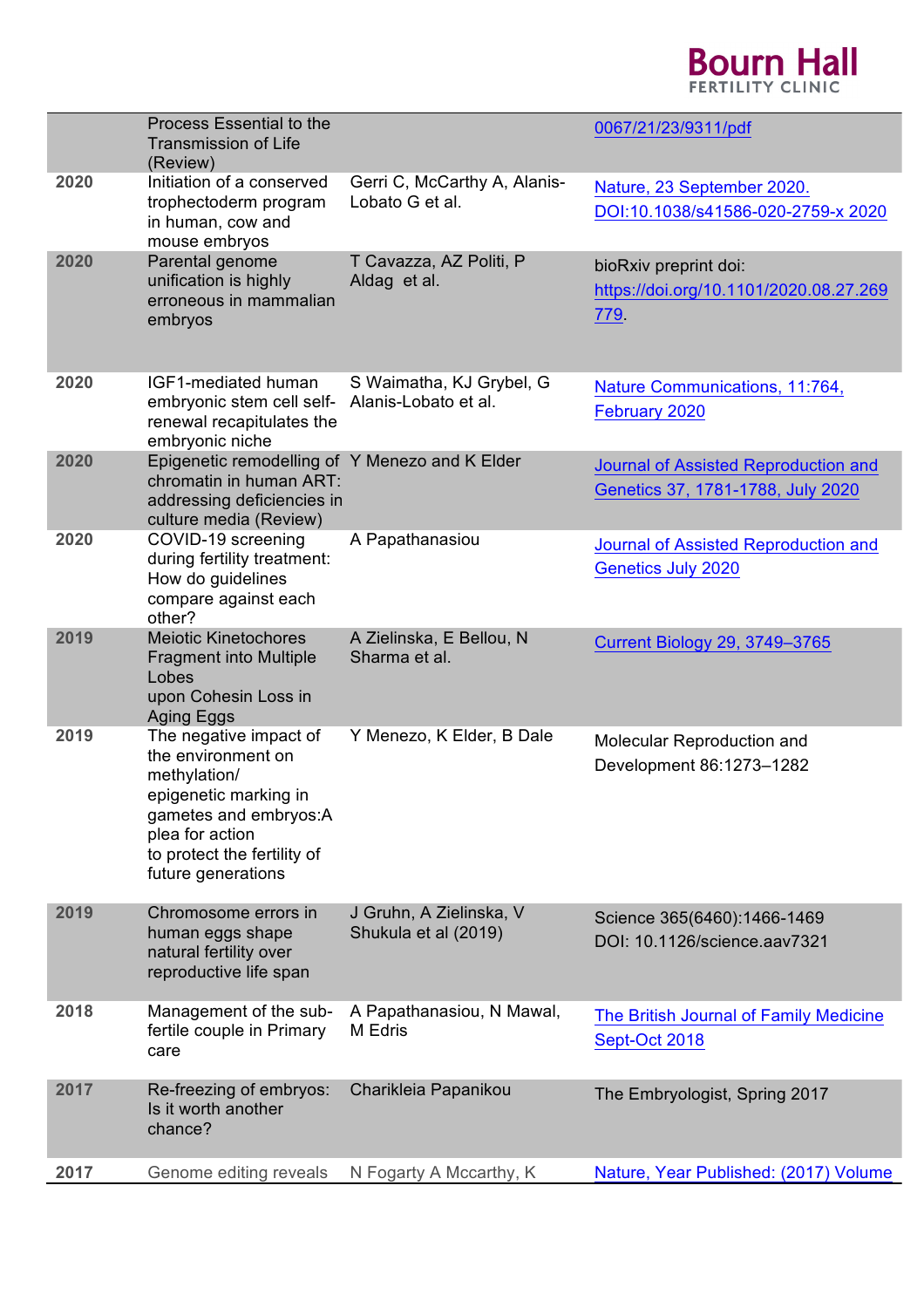

|      | a role for OCT4 in<br>human embryogenesis                                                                                                                     | Snijders, B Powell, N<br>Kubikova, P Blakeley, Lea R,<br>K Elder, S Wamaitha, D Kim,<br>V Maciulyte, J Kleinjung, J<br>Kim, D Wells, A Bertero, J<br>Turner, K Niakan | Number: 550, Article Number: 67-73                                                             |
|------|---------------------------------------------------------------------------------------------------------------------------------------------------------------|-----------------------------------------------------------------------------------------------------------------------------------------------------------------------|------------------------------------------------------------------------------------------------|
| 2017 | Let's Slow Down the<br>Race for Oocyte<br>Donation: A Plea for<br><b>Better Management of</b><br>Young Women with<br><b>Reduced Ovarian</b><br><b>Reserve</b> | D Cornet, S Alvarez,, L<br>Jacquesson-Fournols, M<br>Cohen, K Elder, Y Ménézo                                                                                         | J Gynecol Women's Health 4(4):<br><b>JGWH.MS.ID.555646</b>                                     |
| 2017 | Time to re-evaluate<br>ART protocols in the<br>light of advances in<br>knowledge about<br>methylation and<br>epigenetic: an opinion<br>paper                  | Y Menezo, B Dale, K Elder                                                                                                                                             | <b>Human Fertility, April 2017</b>                                                             |
| 2016 | Oxidative stress and<br>alterations in DNA<br>methylation: two sides<br>of the same coin in<br>reproduction                                                   | Y Menezo, E Silvestris, B<br>Dale, K Elder                                                                                                                            | <b>Reproductive Biomedicine Online 33</b><br>$(6)$ , 668-683                                   |
| 2016 | Isolation and expression<br>of the human<br>gametocyte-specific<br>factor 1 gene (GTSF1)<br>in fetal ovary, oocytes<br>and preimplantation<br>embryos         | J Huntriss, J Lu, K<br>Hemmings, R Bayne, R<br>Anderson, A Rutherford, A<br>Balen K Elder, H M Picton                                                                 | J Assist Preprod Genet 2016 Sep 19.<br>Epub 2016 2016 Sep 19:<br>doi:10.1007/s10815-016-0795-0 |
| 2016 | Who benefits from<br>PGS?                                                                                                                                     | B Dale, Y Menezo, K Elder                                                                                                                                             | Austin J In Vitro Fertiliz. 2016; 3(1):<br>1026-7                                              |
| 2016 | Observational studies,<br>statistical tests and bias<br>arising from case-<br>control comparisons                                                             | A Papathanasiou                                                                                                                                                       | Human Reproduction 31(1), 219-220                                                              |
| 2016 | Trends in 'poor                                                                                                                                               | A Papathanasiou, BJ Searle,                                                                                                                                           | <b>Human Reproduction Update</b>                                                               |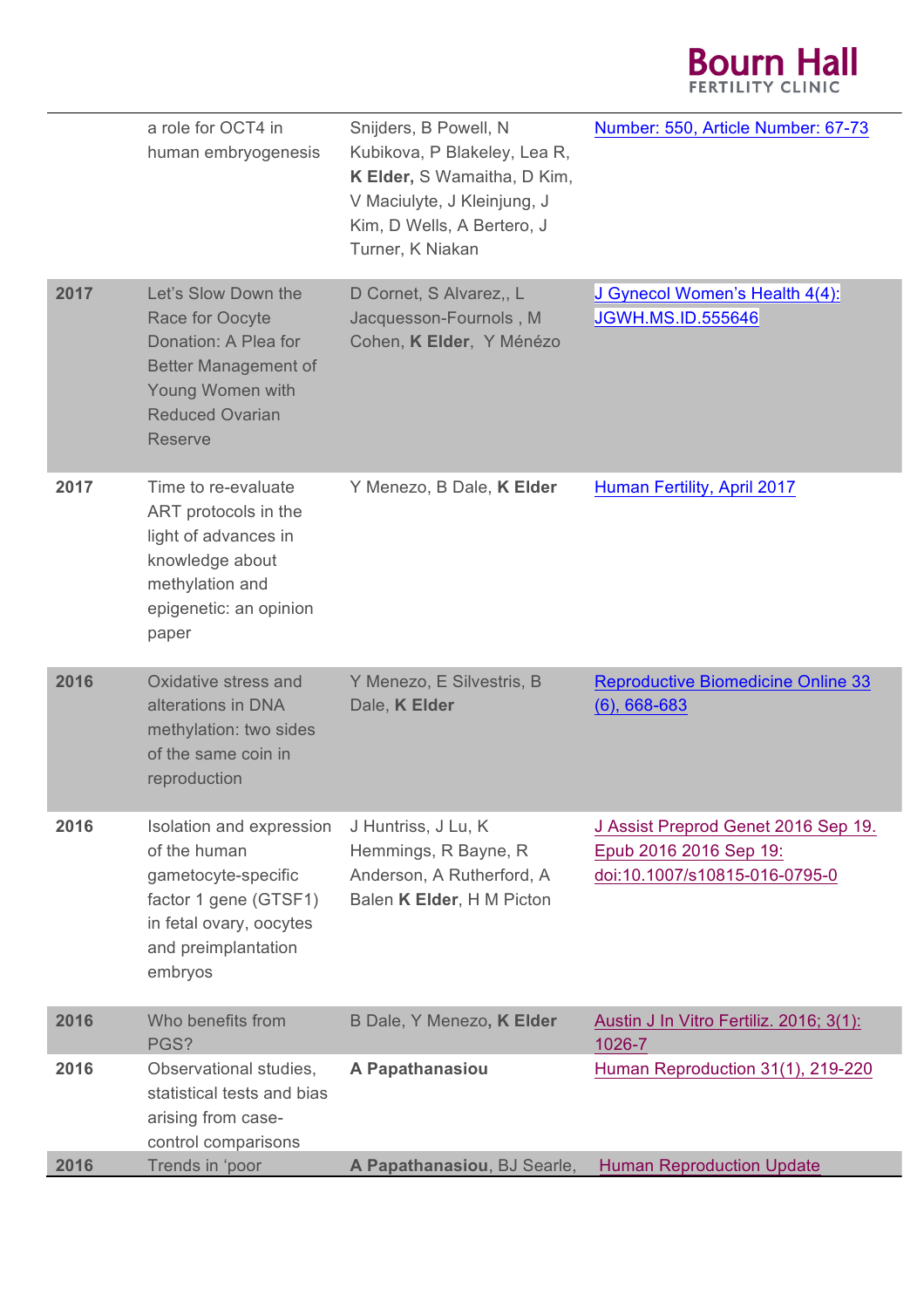## **Bourn Hall**

|      | responder' research:<br>lessons learned from<br><b>RCTs in assisted</b><br>conception                                                                                  | NMA King, S Bhattacharya                                                                                       | 02/02/2016                                                                                                                            |
|------|------------------------------------------------------------------------------------------------------------------------------------------------------------------------|----------------------------------------------------------------------------------------------------------------|---------------------------------------------------------------------------------------------------------------------------------------|
| 2015 | Sister kinetochore<br>splitting and precocious<br>disintegration of<br>bivalents could explain<br>the maternal age effect                                              | A Zielinska, Z Holubcova, M<br>Blayney, K Elder, M Schuh                                                       | elife2015;10.7554/eLife.11389                                                                                                         |
| 2015 | Defining the three cell<br>lineages of the human<br>blastocyst by single-cell<br>RNA-seq                                                                               | P Blakeley, NME Fogarty, I<br>del Valle, T X Hu, K Elder, P<br>Snell, L Christie, P Robson,<br><b>K</b> Niakan | Development 2015 142:3151-3165; doi:<br>10.1242/dev.123547<br>dev.biologists.org/content/142/18/3151.<br>full.pdf                     |
| 2015 | A link between<br>increased prevalence of<br>ASD syndromes and<br>oxidative stress, DNA<br>methylation and<br>imprinting: the impact of<br>the environment             | Ménézo YR, Elder K, Dale B                                                                                     | <b>JAMA Pediatr. Published online</b><br>September<br>28,2015.doi:1001/jamapediatrics.2015.<br>2125                                   |
| 2015 | Deoxyribonucleic acid<br>methylation profiling of<br>single human<br>blastocysts by<br>methylated CpG-island<br>amplification coupled<br>with CpG-island<br>microarray | Huntriss J, Hemmings K,<br>Baskaran P, Hazelwood<br>L, Elder K, Virtanen C, Miller<br>D, Picton HM             | Fertility & Sterility 103 (6), 1566 -<br>1571. doi:10.1016/j.fertnstert.2015.03.0<br>20                                               |
| 2015 | Human Oocytes: Error-<br>prone chromosome<br>mediated spindle<br>assembly favours<br>chromosome<br>segregation defect in<br>human oocytes                              | Holubcova Z, Elder K,<br>Blayney M & Schuh, M                                                                  | Science 348(6239):1143-7. Awarded<br>the prize for Best Oral Presentation on<br>a basic science topic at ESHRE<br>(Lisbon), June 2015 |
| 2015 | The Oldham Notebooks:<br>an analysis of the<br>development of IVF<br>1969-1978. I.<br>Introduction, materials<br>and methods                                           | Elder K, Johnson MH                                                                                            | <b>Reprod Biomedicine &amp; Society Online</b><br>$1(1), 3-8$                                                                         |
| 2015 | The Oldham Notebooks: Elder K, Johnson MH                                                                                                                              |                                                                                                                | <b>Reprod Biomedicine &amp; Society Online</b>                                                                                        |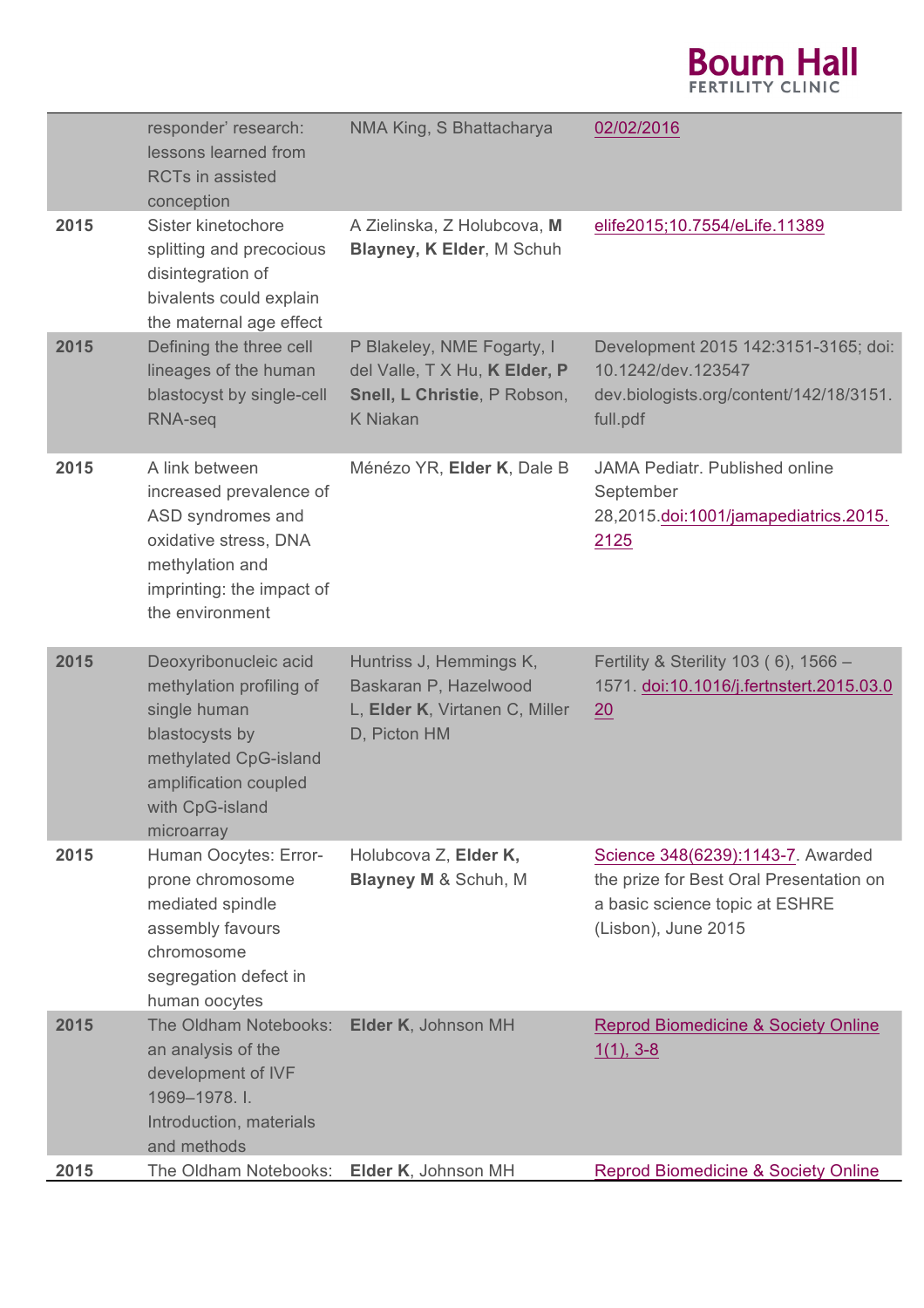## **Bourn Hall**

|      | an analysis of the<br>development of IVF<br>1969-1978. II. The<br>treatment cycles and<br>their outcomes                          |                                                             | $1(1), 9-18$                                                       |
|------|-----------------------------------------------------------------------------------------------------------------------------------|-------------------------------------------------------------|--------------------------------------------------------------------|
| 2015 | The Oldham Notebooks:<br>an analysis of the<br>development of IVF<br>1969-1978. III.<br>Variations in procedures                  | Elder K, Johnson MH                                         | <b>Reprod Biomedicine &amp; Society Online</b><br>$1(1), 19-33$    |
| 2015 | The Oldham Notebooks:<br>an analysis of the<br>development of IVF<br>1969-1978. IV. Ethical<br>aspects                            | Johnson MH, Elder K                                         | <b>Reprod Biomedicine &amp; Society Online</b><br>$1(1), 34-45$    |
| 2015 | The Oldham Notebooks:<br>an analysis of the<br>development of IVF<br>1969-1978. V. The role<br>of Jean Purdy re-<br>assessed      | Johnson MH, Elder K                                         | <b>Reprod Biomedicine &amp; Society Online</b><br>$1(1), 46-57$    |
| 2015 | Prognostic Factors for<br><b>IVF Success: Diagnostic</b><br><b>Testing and Evidence-</b><br><b>Based Interventions</b>            | Papathanasiou A,<br>Bhattacharya S                          | Semin Reprod Med 33, 65-76                                         |
| 2014 | Deep vein thrombosis<br>and acute renal<br>insufficiency after in<br>vitro fertilization in a<br>medically complicated<br>patient | Papathanasiou<br>A, Kalampokas T,<br>Maheshwari A.          | Fertil Sci Res [serial online] 2014 [cited<br>2015 Aug 20];1:104-8 |
| 2014 | Morphological<br>assessment of embryo<br>quality during assisted<br>reproduction: A<br>systematic review                          | Papathanasiou A, Osmani<br><b>B</b> , Teoh PJ, Maheshwari A | Fertil Sci Res [serial online] 2014 [cited<br>2015 Aug 201;1:67-80 |
| 2014 | The oviduct: a<br>neglected organ due for<br>re-assessment in IVF                                                                 | Ménézo YR, Guerin P, Elder<br>K                             | RBMonline 30 (3), 233-240                                          |
| 2014 | Rheotaxis facilitates<br>upstream navigation of<br>mammalian sperm cells                                                          | Vasily, Dunkel J, Blayney M,<br>Goldstein RE                | elife 2014;3:e02403                                                |
| 2013 | New insights into                                                                                                                 | Y. Ménézo. I                                                | $JARG. 30(3) 293-303$                                              |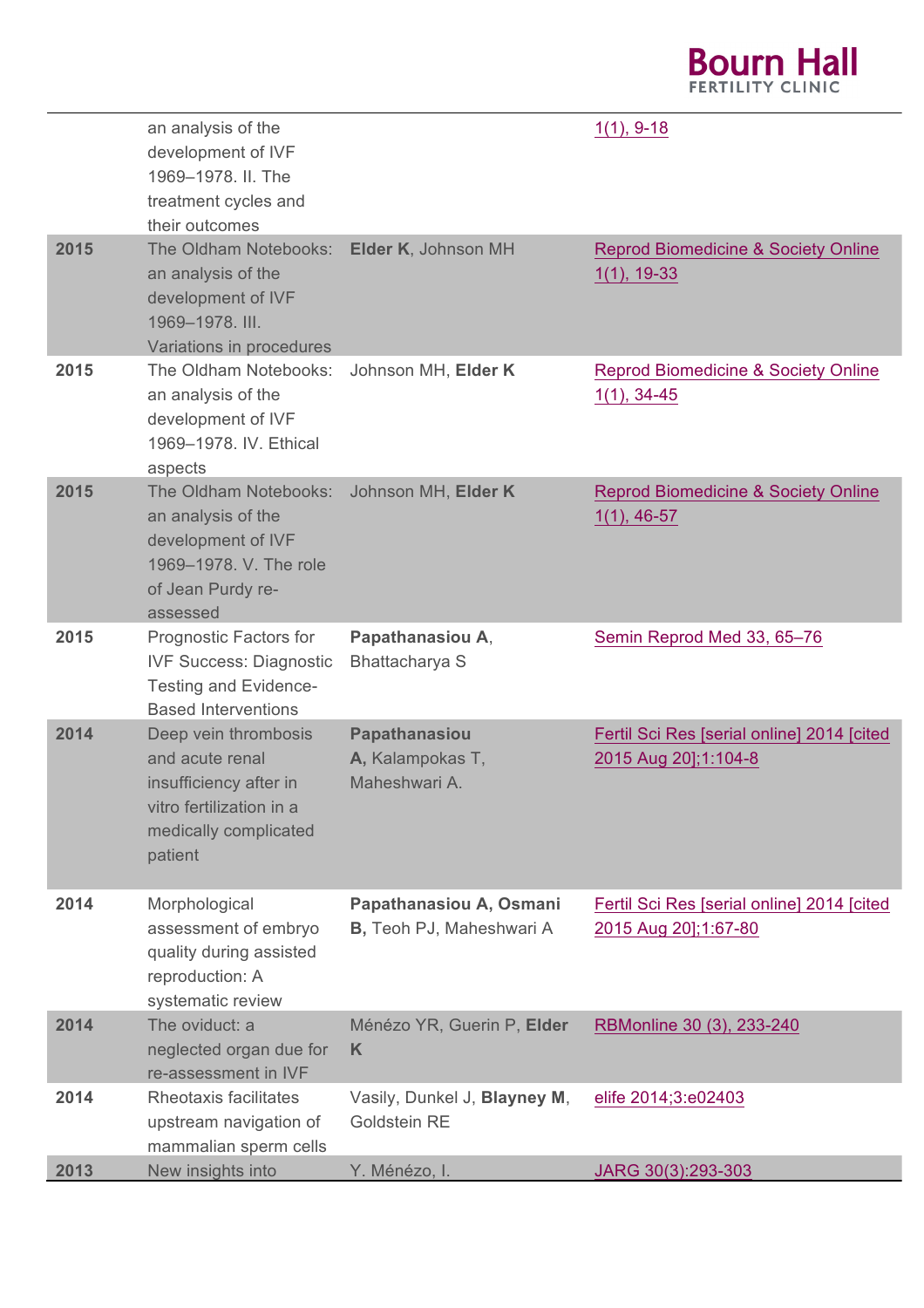

|      | human pre-implantation<br>metabolism in vivo and<br>in vitro                                                                                                                               | Lichtblau, K.Elder                                                                                             |                                                                                                                                                                   |
|------|--------------------------------------------------------------------------------------------------------------------------------------------------------------------------------------------|----------------------------------------------------------------------------------------------------------------|-------------------------------------------------------------------------------------------------------------------------------------------------------------------|
| 2013 | Variable imprinting of<br>the MEST gene in<br>human preimplantation<br>embryos                                                                                                             | Huntriss JD, Hemmings KE,<br>Hinkins M, Rutherford AJ,<br>Sturmey RG, Elder K, Picton<br><b>HM</b>             | Eur J Hum Genet. 21 (1):40-7                                                                                                                                      |
| 2012 | Human hypoblast<br>formation is not<br>dependent on FGF<br>signalling                                                                                                                      | Roode M, Blair K, Snell P,<br>Elder K, Marchant S, Smith<br>A, Nichols J                                       | Dev Biol. 361 (2): 358-63                                                                                                                                         |
| 2012 | <b>Culture Systems:</b><br>embryo co-culture                                                                                                                                               | Menezo YJ, Servy E, Veiga<br>A, Hazout A, Elder K                                                              | Methods Mol Biol. 912, 231-47                                                                                                                                     |
| 2012 | Embryos under<br>surveillance!                                                                                                                                                             | <b>Kay Elder</b>                                                                                               | RBM Online 25 (4), 337-338                                                                                                                                        |
| 2011 | Autism, imprinting and<br>epigenetic disorders: a<br>metabolic syndrome<br>linked to anomalies in<br>homocysteine recycling<br>starting in early life??                                    | Y Ménézo, P Mares, M<br>Cohen, M Brack, S Viville, K<br><b>Elder</b>                                           | JARG 28(12), 1143-5                                                                                                                                               |
| 2011 | <b>Global DNA Methylation</b><br><b>Profiling of Single</b><br>Human Blastocysts on<br><b>CpG Island Arrays</b>                                                                            | Huntriss, J, Elder, K,<br>Hemmings, K, Miller, D, HM<br>(2011)                                                 | Human Fertility 14 (2), 131-146.<br><b>Awarded Best Overall Scientific</b><br><b>Presentation, British Fertility Society</b><br>Annual Meeting, Dublin, Jan. 2011 |
| 2010 | Egg sharing for assisted<br>conception: a window<br>on oocyte quality                                                                                                                      | Faddy M, Elder K, Gosden R                                                                                     | RBM Online (2011) 22,88-93                                                                                                                                        |
| 2010 | DNA methylation and<br>gene expression in IVF                                                                                                                                              | Menezo Y, Elder K,<br>Benkhalifa M, Dale B                                                                     | RBM Online 20 (6), 709-710                                                                                                                                        |
| 2010 | <b>Quantitative Methylation</b><br><b>Analysis of Multiple</b><br><b>Imprinted Gene</b><br><b>Differentially Methylated</b><br>Regions in Single<br>Human Blastocysts by<br>Pyrosequencing | Huntriss, J, Woodfine, K,<br>Huddlestone, J, Murrell A,<br>Rutherford, A, Elder, K,<br>Hemmings, K, Picton, HM | Fertility and Sterility 95, 2564-2567                                                                                                                             |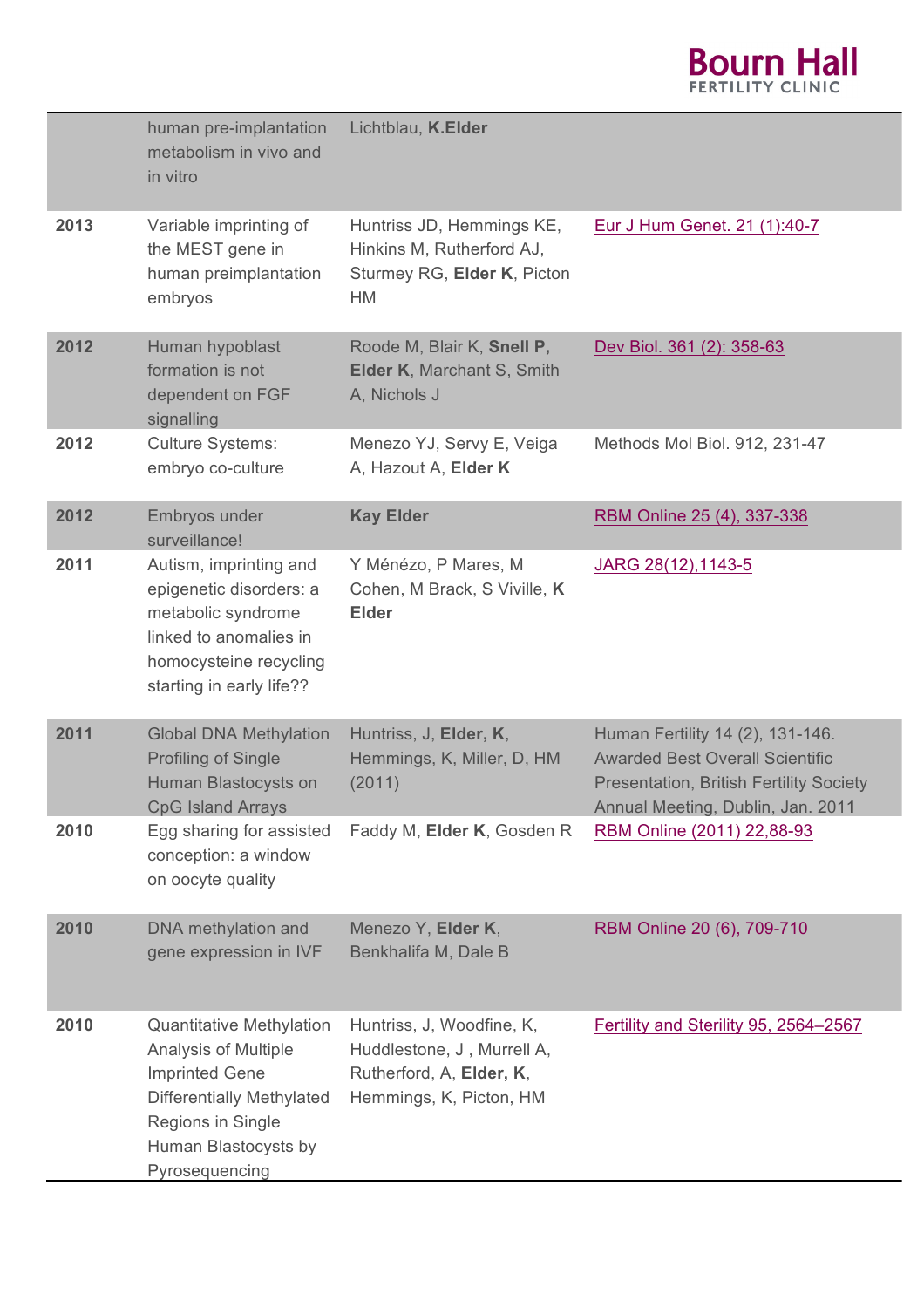

| 2009 | Length of androgen<br>receptor-CAG repeats in<br>fertile and infertile<br>Egyptian men.                              | Badran WA, Fahmy I, Abdel-<br>Megid WM, Elder K, Mansour<br>R, Kent-First M                | J Androl. 2009 30(4):416-25           |
|------|----------------------------------------------------------------------------------------------------------------------|--------------------------------------------------------------------------------------------|---------------------------------------|
| 2008 | The rates of de novo<br>meiotic deletions and<br>duplications causing<br>genomic disorders in<br>the male germline.  | Turner DJ, Miretti M, Rajan D,<br>Fiegler H, Carter<br>NP, Blayney ML, Beck S<br>Hurles ME | Nature Genetics, 2008 Jan 40 (1):90-5 |
| 2008 | Impact of gonadotrophin<br>stimulation for assisted<br>reproductive technology<br>on ovarian ageing and<br>menopause | K Elder, T Mathews, E<br>Kutner, E Kim, D Espenberg,<br>M Faddy, R Gosden                  | RBMonline 16 (5), 611-616             |
| 2008 | Responsibility and<br>accountability of authors<br>and co-authors.                                                   | T Tulandi, K Elder, J Cohen                                                                | RBMonline 16 (6), 763/764             |
| 2008 | Optimal follicle and<br>oocyte numbers for<br>cryopreservation of all<br>embryos in IVF cycles<br>at risk of OHSS    | <b>GR Verwoerd, T Mathews, P</b><br><b>Brinsden</b>                                        | RBMonline 17 (3), 312-317             |
| 2007 | Meet our Deputy Editor                                                                                               | <b>Elder KT</b>                                                                            | RBMonline 16(5), 607                  |
| 2006 | <b>Explaining success</b><br>rates in IVF                                                                            | Elder, KT                                                                                  | Capital Doctor 50, 17-18              |
| 2006 | Infection control in the<br>IVF laboratory.                                                                          | Elder, KT                                                                                  | Embryo Talk 1,1:36-42                 |
| 2006 | Treatment strategies in<br>assisted reproduction<br>for women of advanced<br>maternal age                            | CM Howles, C-H Kim, K<br><b>Elder</b>                                                      | Int Surg 91:S37-S54                   |
| 2006 | Soluble HLA-G release<br>by the human embryo:<br>An interesting artefact?                                            | Y Ménézo, K Elder and S<br>Viville                                                         | RBMonline 13 (6), 763-764             |
| 2006 | Case report: Unusual<br>presentation of a<br>woman with polycystic<br>ovaries and complex<br>endometrial pathology.  | <b>K Marikinti</b>                                                                         | RBMonline 12 (1), 39-42               |
| 2005 | 'The presence of blood<br>in the transfer catheter                                                                   | Marikinti K, Brinsden PR                                                                   | Hum Reprod. 20(7), 2029-30.           |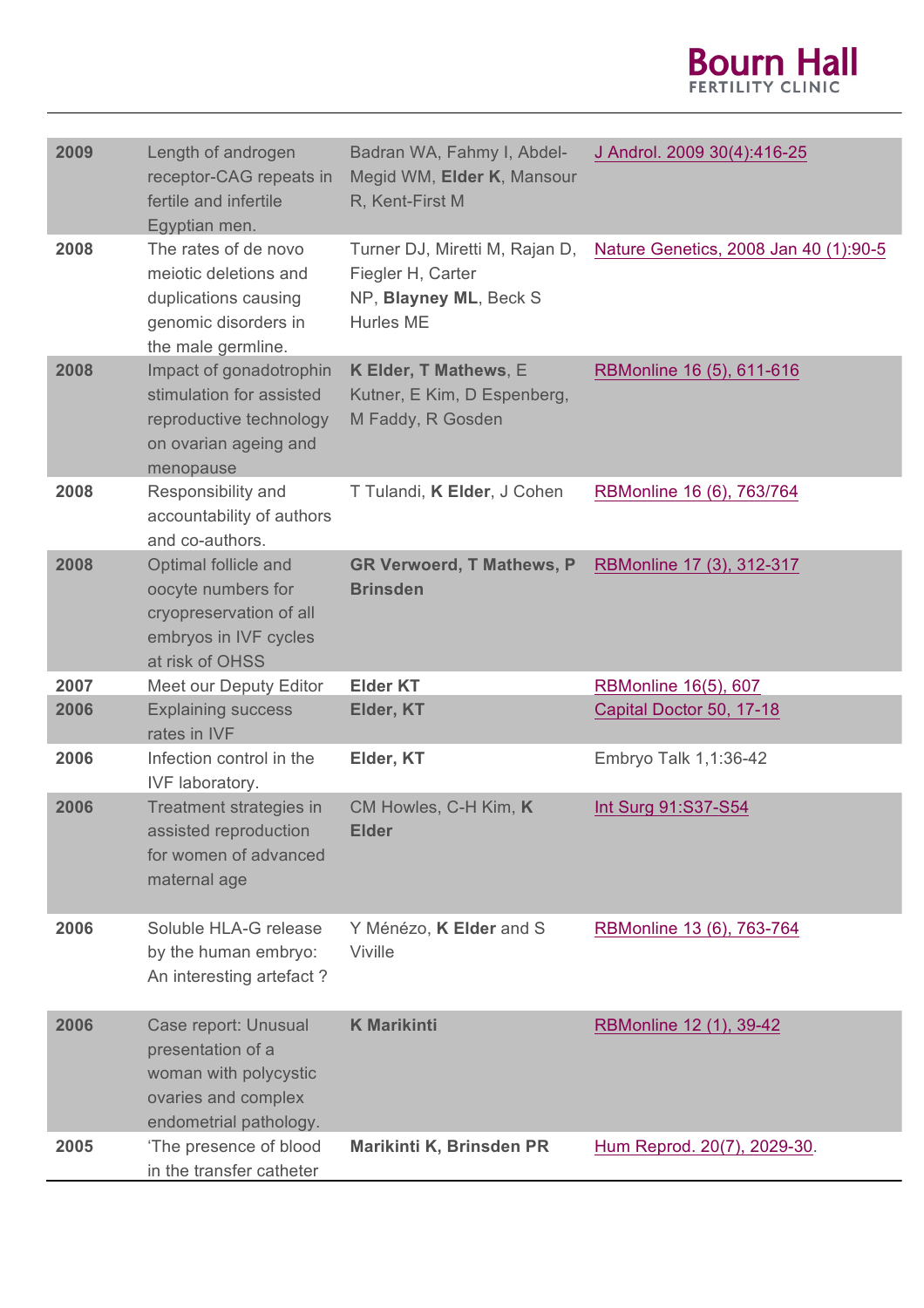

|      | negatively influences<br>outcome at embryo<br>transfer'.                                                                                                      |                                                                                                |                                                                                                           |
|------|---------------------------------------------------------------------------------------------------------------------------------------------------------------|------------------------------------------------------------------------------------------------|-----------------------------------------------------------------------------------------------------------|
| 2005 | Implantation failures:<br>success with quarter<br>laser zona thinning<br>assisted hatching                                                                    | Petersen CG, Mauri AL,<br>Baruffi RL, Oliveira JBA,<br>Massaro FC, Elder K and<br>Franco Jr JG | RBMonline, 10(2), 224-229                                                                                 |
| 2005 | Oocyte number per live<br>birth in IVF: were<br><b>Steptoe and Edwards</b><br>less wasteful?                                                                  | Inge, G., Brinsden, PR,<br>Elder, KT                                                           | Human Reproduction, 20(3): 588-59                                                                         |
| 2004 | Cytoplasmic transfer in<br>oocytes: biochemical<br>aspects                                                                                                    | Levy, R, Elder, K, & Menezo,<br>Y                                                              | Human Reproduction Update 10:1-10                                                                         |
| 2004 | <b>IVF laboratory cleaning</b><br>protocols.                                                                                                                  | Elder, KT, Elliott, T                                                                          | JARG 21:63-64                                                                                             |
| 2003 | Effect of position of the<br>meiotic spindle on the<br>outcome of<br>intracytoplasmic sperm<br>injection                                                      | Avery, S, Blayney, ML                                                                          | Human Fertility. 6 19-22.                                                                                 |
| 2003 | Choosing the right<br>embryo: towards single<br>embryo transfer                                                                                               | Elder, KT                                                                                      | Journal of the Federation of Latin<br>American Fertility Societies (FLASEF),<br>(translated into Spanish) |
| 2003 | Quality control in ART                                                                                                                                        | Elder, KT, Kastrop, P                                                                          | Journal of the Federation of Latin<br>American Fertility Societies (FLASEF),<br>(translated into Spanish) |
| 2003 | Controlling the high<br>order multiple birth<br>rate:the European<br>perspective                                                                              | <b>Brinsden PR</b>                                                                             | RBMonline 6(3), 339-344.                                                                                  |
| 2002 | Livebirth resulting from<br>emergency TESE, after<br>unexpected three<br>consecutive total<br>necrozoospermic<br>samples on day of<br>oocyte recovery: a case | Marcus, SF, Blayney, ML,<br>Louis, E, Burnley, A,<br>Brinsden, P                               | Middle East Fertility Society Journal.<br>$7(2)$ , 145-148.                                               |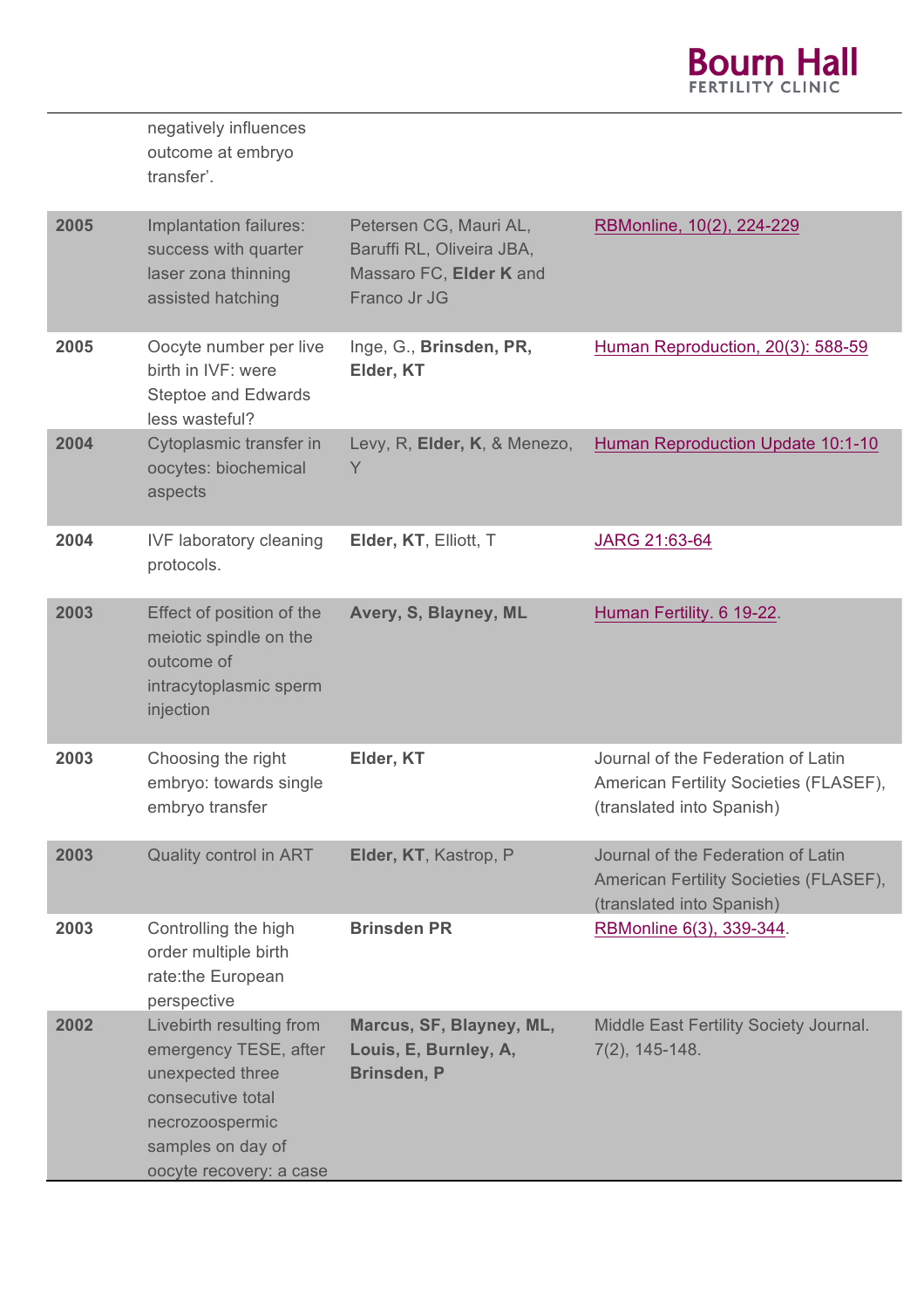

|      | report.                                                                                                                                                                                    |                                                                               |                                                     |
|------|--------------------------------------------------------------------------------------------------------------------------------------------------------------------------------------------|-------------------------------------------------------------------------------|-----------------------------------------------------|
| 2001 | A physiological<br>replacement for<br>polyvinylpyrrolidone<br>(PVP) in assisted<br>reproductive technology                                                                                 | Barak, Y., Menezo, Y., Veiga,<br>A., and Elder, K.                            | Human Fertility 4, 99-103                           |
| 2000 | Treatment by in vitro<br>fertilisation with<br>surrogacy: experience<br>of one British centre                                                                                              | Brinsden, P. R., Appleton, T.<br>C., Murray, E., Hussein,<br>M., Akagbosu, F. | BMJ 320 (1) Education and Debate                    |
| 2000 | Has clinical practice<br>been changed by the<br>Human Fertilisation and<br>Embryology Act 1990?                                                                                            | Brinsden, P. R.                                                               | Human Fertility 3, 116-12                           |
| 2000 | The case for routine HIV<br>screening before IVF<br>treatment: A survey of<br>UK IVF centre policies                                                                                       | <b>Marcus S F, Avery S M,</b><br>Abusheikha N, Marchus N<br>K, and Brinsden P | Human Reproduction 15 (8) 1657-1661                 |
| 1999 | How useful is cervical<br>dilation in patients with<br>cervical stenosis who<br>are participating in an in<br>vitro fertilization-embryo<br>transfer program? The<br>Bourn Hall experience | Abusheikha N, Lass A,<br>Akagbosu, F, Brinsden, P                             | Fertility and Sterility 72 (4)                      |
| 1999 | Letters to the Editor The<br>effect of a difficult<br>embryo transfer on the<br>outcome of IVF                                                                                             | Lass, L, (1999)                                                               | Human Reproduction vol 14 no 9 pp<br>2417-2420 1999 |
| 1999 | The effect of a difficult<br>embryo transfer on the<br>outcome of IVF                                                                                                                      | Lass, A, Abusheikha, N,<br>Brinsden, P                                        | Hum Reprod Update 5 (3) 256-266                     |
| 1999 | <b>Cancer Patients should</b><br>be offered semen<br>cryopreservation                                                                                                                      | Lass, A                                                                       | <b>BMJ 318, 5 June</b>                              |
| 1999 | The role of ovarian<br>volume in reproductive<br>medicine                                                                                                                                  | Lass, A, Brinsden, P                                                          | Hum Reprod Update 5 (3) 256-266                     |
| 1998 | A programme of semen<br>cryopreservation for<br>patients with malignant                                                                                                                    | Lass, A, Akagbosu, F,<br>Blayney, M, Avery, S,<br>Brinsden, P, et al          | Hum Reprod 13 (11) 3256-3261                        |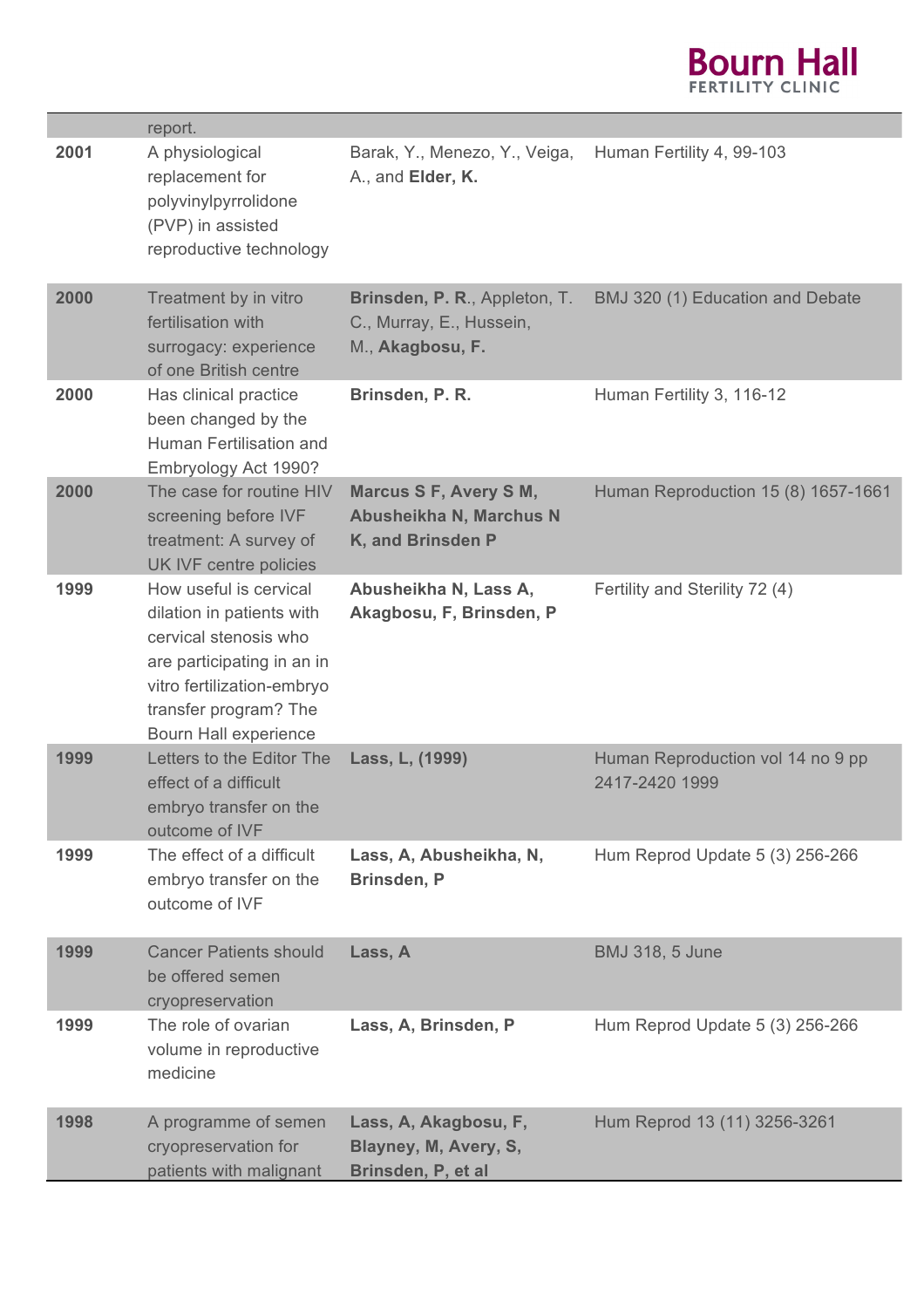

|      | disease in a tertiary<br>infertility centre: lessons<br>from 8 years'<br>experience                                                                                      |                                                                                      |                                    |
|------|--------------------------------------------------------------------------------------------------------------------------------------------------------------------------|--------------------------------------------------------------------------------------|------------------------------------|
| 1998 | Electron Microscopy of<br><b>Cryopreserved Human</b><br>Spermatozoa,<br>(Abstract),                                                                                      | Avery, S, Morris,<br>GJ, Blayney, ML                                                 | Hum Reprod 13 (1), 279             |
| 1997 | <b>Transrectal</b><br>electroejaculation<br>combined with in-vitro<br>fertilization: effective<br>treatment of<br>anejaculatory infertility<br>due to spinal cord injury | Brinsden, PR, Avery, S,<br>Marcus, S, Macnamee, M                                    | Hum Reprod 12 (12) 2687-2692       |
| 1996 | Human embryo<br>freezing: current<br>conditions and concerns                                                                                                             | <b>Brinsden, PR</b>                                                                  | Br. J. of Obs & Gynae 102, 767-772 |
| 1995 | The prediction of<br>ectopic pregancy after<br>in-vitro Fertilization and<br>embryo transfer                                                                             | Marcus, SF, Macnamee, M,<br>and Brinsden, P                                          | Hum Reprod 10 (8) 2165 - 2168      |
| 1995 | Diagnosis, prevention<br>and management of<br>ovarian hyperstimulation<br>syndrome                                                                                       | Brinsden, P, Balen A et al                                                           | Br. J. of Obs & Gynae 102, 767-772 |
| 1995 | An evaluation of the<br>effect of Pentoxyphilline<br>on sperm function and<br>treatment outcome of<br>male-factor infertility: A<br>preliminary study.                   | Fountain, S, Rizk, P, Avery,<br>S, Palmer, C, Blayney, M,<br>Mills, C, Brinsden, P   | JARG 12 (10), 704-9                |
| 1995 | Sucessful use of<br>Pentoxyphilline in male-<br>factor infertility and<br>previous failure of<br>fertilization: A<br>prospective randomized<br>study.                    | Rizk, B, Fountain, S, Avery,<br>S, Blayney, M, Macnamee,<br>M, Mills, C, Brinsden, P | JARG 12 (10), 710-14               |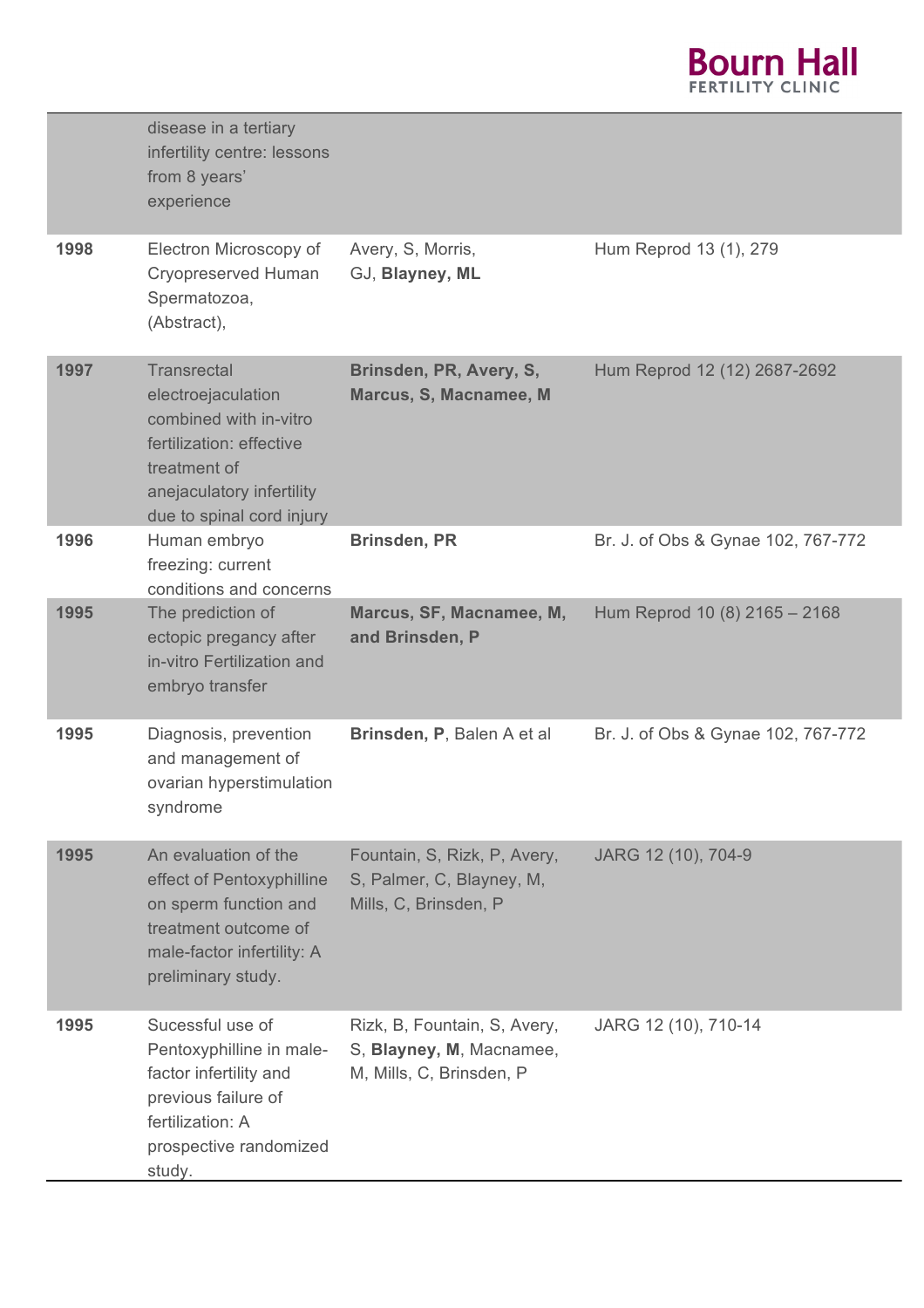

| 1995 | Stage specific<br>expression of cytokine<br>and receptor messenger<br>ribonucleic acids in<br>human preimplantation<br>embryos.                                                     | Sharkey, A, Dellow,<br>K, Blayney, M, Charnock-<br>Jones, S, Smith, S                         | Biology of Reproduction 53 (4): 974-81          |
|------|-------------------------------------------------------------------------------------------------------------------------------------------------------------------------------------|-----------------------------------------------------------------------------------------------|-------------------------------------------------|
| 1994 | <b>Tuberculous Infertility</b><br>and in vitro Fertilization                                                                                                                        | Marcus, SF, Rizk,<br>B, Fountain, S, Brinsden, P                                              | Am. J of Obs & Gynae 171 (6), 1593 -<br>1596    |
| 1994 | <b>Birth characteristics and</b><br>perinatal outcome of<br>babies conceived from<br>cryopreserved embryos                                                                          | Wada, I, Macnamee, MC,<br>Wick, K, Bradfield, JM,<br><b>Brinsden, PR</b>                      | Hum Reprod 9 (3) 543-546 1994                   |
| 1994 | Clinical experience with<br>highly purified FSH.<br>Newsletter:<br>Gonadotrophin for the<br>90's                                                                                    | <b>Brinsden, PR</b>                                                                           | Excerpta Medica Asia Ltd vol 1 no.1             |
| 1994 | High rates of pregnancy<br>after long-term down-<br>regulation of women<br>with severe<br>endometriosis                                                                             | <b>Marcus, SF, Edwards, RG</b>                                                                | Am. J. of Obs & Gynae Vol 171 (3) 812<br>$-817$ |
| 1993 | Comparative trial<br>between an ultra-short<br>and long protocol of<br>luteinizing hormone-<br>releasing hormone<br>agonist for ovarian<br>stimulation in in-vitro<br>Fertilization | Marcus, SF, Brinsden, PR,<br>Macnamee, M, Rainsbury,<br>PA, Elder, KT, Edwards, RG            | Hum Reprod 8 (2) 238-243                        |
| 1992 | Pronuclear, cleavage<br>and blastocyst histories<br>in the attempted<br>preimplantation<br>diagnosis of the human<br>hydatidiform mole                                              | Edwards, RG, Crow, J,<br>Dale, S, Macnamee, MC,<br>Hartshorne, GM, Brinsden,<br>P             | Hum Reprod 7, 994-998                           |
| 1991 | Replacement of frozen-<br>thawed embryos in<br>artificial and natural<br>cycles: A prospective<br>semi-randomized study                                                             | Sathanandan, M,<br>Macnamee, MC, Rainsbury,<br>R, Wick, K, Brinsden, P,<br><b>Edwards, RG</b> | Hum Reprod 6 (5) 685-687                        |
| 1991 | Perinatal outcome and<br>congenital                                                                                                                                                 | Rizk, B, Doyle, P, Tan, SL,<br>Rainsbury, P, Betts, J,                                        | Hum Reprod 6 (9) 1259-1264                      |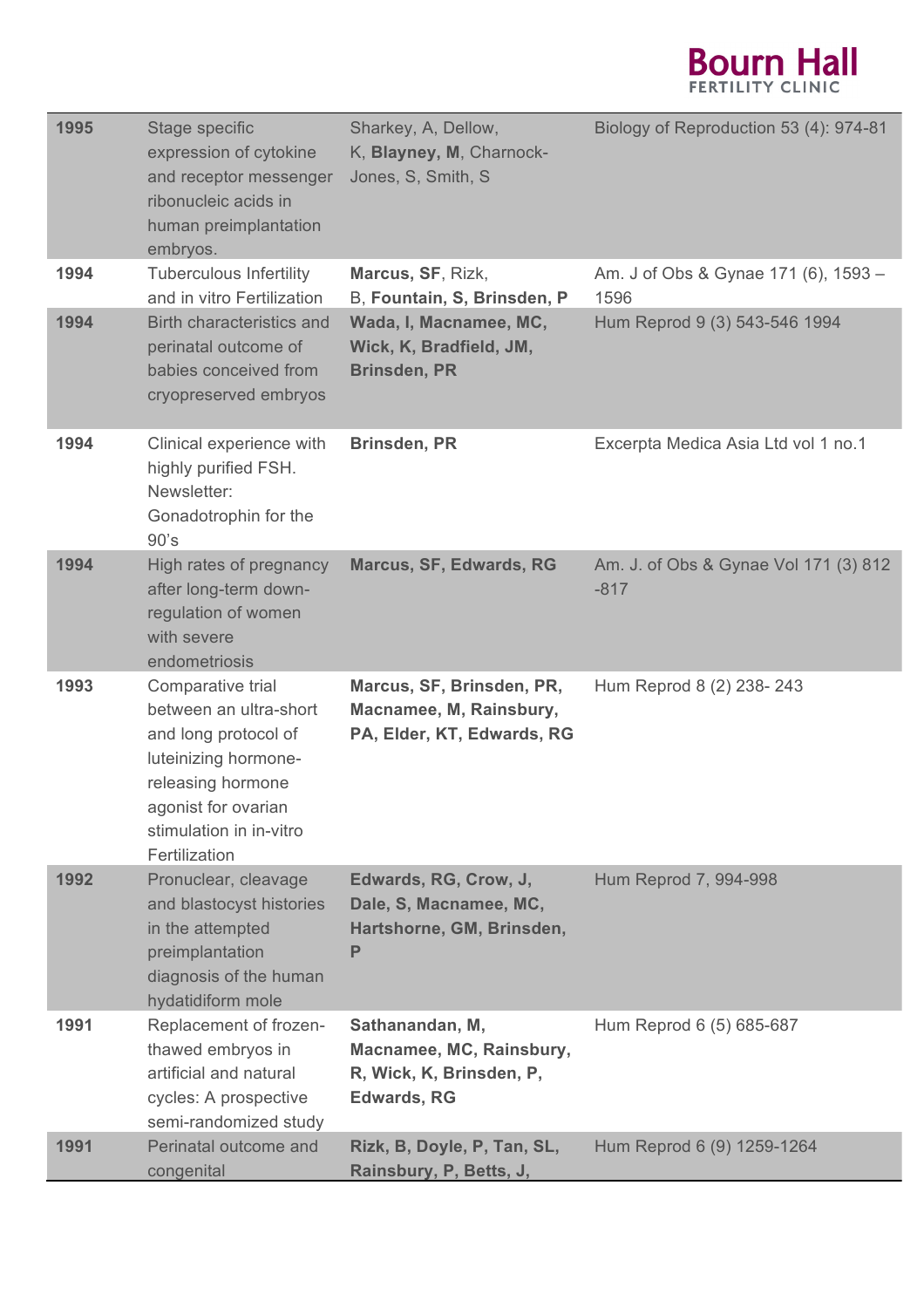

|      | malformations in in-vitro<br>fertilization babies from<br>the Bourn-Hallam group                                                                  | Brinsden, P, Edwards, R                                                          |                                                                         |
|------|---------------------------------------------------------------------------------------------------------------------------------------------------|----------------------------------------------------------------------------------|-------------------------------------------------------------------------|
| 1991 | The influence of in vitro<br>development upon post-<br>thaw survival and<br>implantation of<br>cryopreserved human<br>blastocysts                 | Hartshorne, GM, Elder, K,<br>Crow, J, Dyson, H,<br><b>Edwards, RG</b>            | Hum Reprod 6, 136-41                                                    |
| 1991 | Intercellular<br>Communication in the<br>Early Human Embryo                                                                                       | Dale, B, Elder, K et al                                                          | Mol. Reprod. and Development 29, 22-<br>28                              |
| 1990 | <b>Case Report Rare</b><br>ectopic pregnancies<br>after in-vitro fertilization:<br>one unilaterla twin and<br>four bilateral tubal<br>pregnancies | Rizk B, Morcos S, Avery S,<br>Elder K, Brinsden P, Mason<br><b>B, Edwards RG</b> | Hum Reprod. 5 (8) 1025-1028                                             |
| 1990 | Seminal plasma anti-<br>sperm antibodies and<br>IVF: the effect of semen<br>sample collection into<br>50% serum                                   | Elder, KT, Wick, KL &<br><b>Edwards, RG</b>                                      | Hum. Reprod 5, 179-84                                                   |
| 1990 | Effect of cell number at<br>freezing upon survival<br>and viability of cleaving<br>embryos generated<br>from stimulated IVF<br>cycles.            | Hartshorne, GM, Wick, K,<br>Elder, K, Dyson, H                                   | Human Reprod. 5, 857-61                                                 |
| 1990 | <b>Predictive Value of LH</b><br><b>Concentration for</b><br><b>Obtaining a Pregnancy</b><br>going to Term                                        | <b>Macnamee, M</b>                                                               | <b>Extrait des Actualities Gynecologiques</b><br><b>Vingtieme Serie</b> |
| 1990 | In vitro fertilization and<br>development of one of<br>two human oocytes with<br>fused zonae pellucidae:<br>case report.                          | Hartshorne, GM, Blayney,<br>ML, Dyson, H, Elder, K                               | Fertility and sterility 54 (5):947-9.                                   |
| 1989 | The role of IVF in<br>Polycystic ovarian                                                                                                          | Macnamee, M                                                                      | Research and clinical forums, 11, 89-95                                 |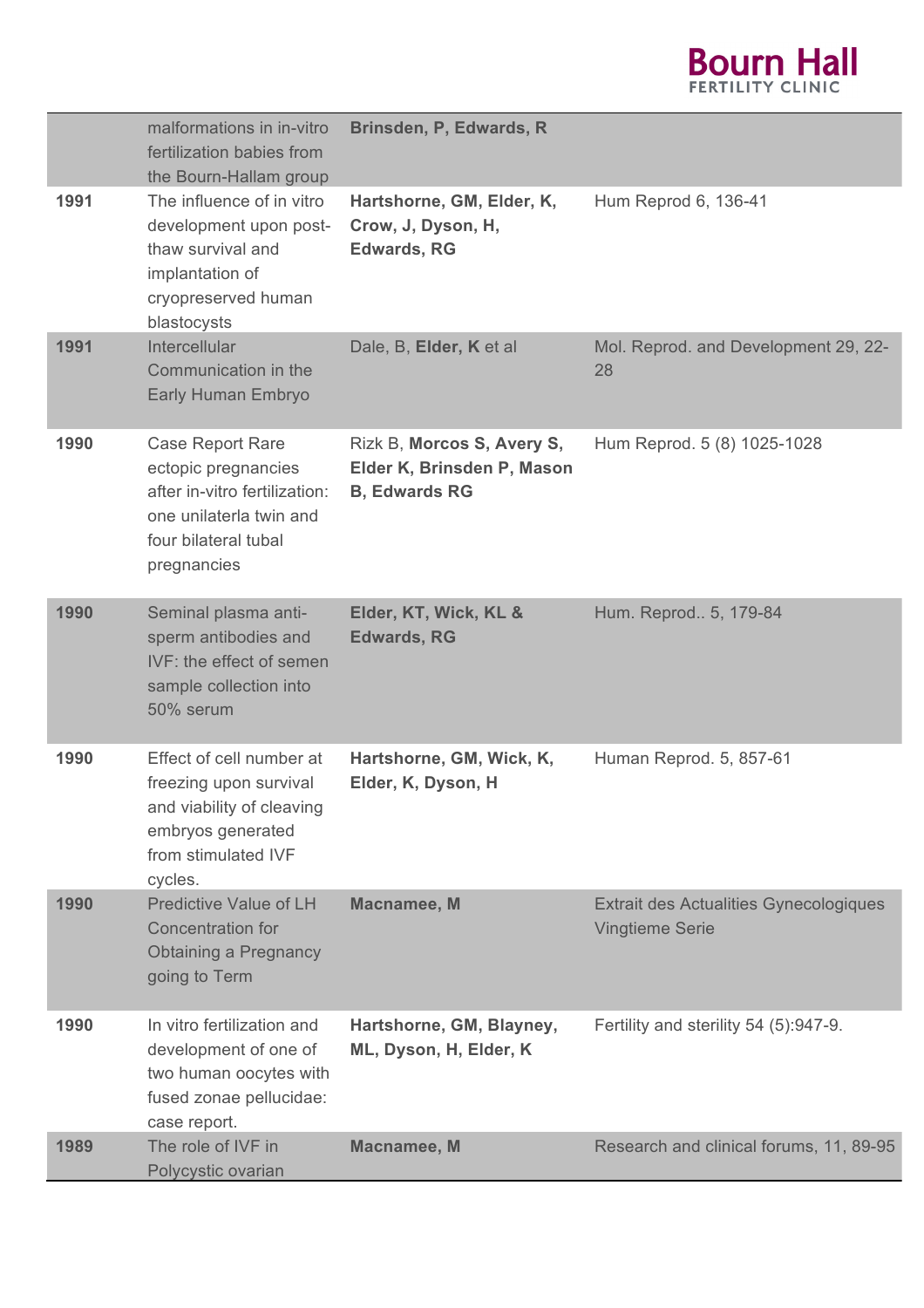

|      | disease                                                                                                                                              |                                                                      |                                    |
|------|------------------------------------------------------------------------------------------------------------------------------------------------------|----------------------------------------------------------------------|------------------------------------|
| 1989 | The use of Albuminar 5<br>™ as a medium<br>supplement in clinical<br><b>IVF</b>                                                                      | Ashwood-Smith MJ,<br><b>Hollands P, Edwards RG</b>                   | Human Reprod 4(6) 702-705          |
| 1989 | Short term luteinising<br>hormone agonist<br>treatment, prospective<br>trial of a novel ovarian<br>stimulation regimen for<br>in vitro fertilization | Macnamee MC, Howles CM,<br><b>Edwards RG et al</b>                   | Fertil. Steril. 52 264-269         |
| 1988 | The Influence of<br>stimulation regimes and<br>luteal phase support on<br>the outcome of IVF                                                         | <b>Macnamee MC, Edwards</b><br><b>RG, Howles CM</b>                  | Hum Reprod 3 Suppl 2, 43 - 52 1988 |
| 1987 | Pregnancies afrer IVF<br>when high tonic LH is<br>reduced by long-term<br>treatment with GnRH<br>agonists                                            | <b>Macnamee MC, Howles CM,</b><br><b>Edwards RG</b>                  | Hum Reprod. 2:569                  |
| 1987 | Follicular development<br>and early luteal function<br>of conception and non-<br>concepted cycles after<br>human in vitro<br>fertilization           | Howles, CM, Macnamee,<br>MC, Edwards, RG                             | Hum Reprod. 2, 17-21               |
| 1986 | Observations on 767<br>clinical pregnancies and<br>500 births after human<br>in-vitro fertilization                                                  | <b>Steptoe et al</b>                                                 | <b>Download PDF</b>                |
| 1986 | <b>Factors Affecting</b><br>Survival and<br>Implantation of<br>Cryopreserv ed Human<br>Embryos                                                       | Cohen, J, Simons, RS,<br><b>Fehilly C B, Edwards RG</b>              | J IVF & ET 3 (1)                   |
| 1986 | Effect of high tonic<br>levels of luteinizing<br>hormone on outcome of<br>in vitro fertilization                                                     | Howles, CM, Macnamee,<br>MC, Edwards, RG,<br>Goswamy, R, Steptoe, PC | Lancet, 2, 521-522                 |
| 1986 | Observations on 767<br>clinical pregnancies and<br>500 live births after                                                                             | Steptoe, PC, Edwards, RG,<br>Walters, DE                             | Human Reproduction, 1, 89-94       |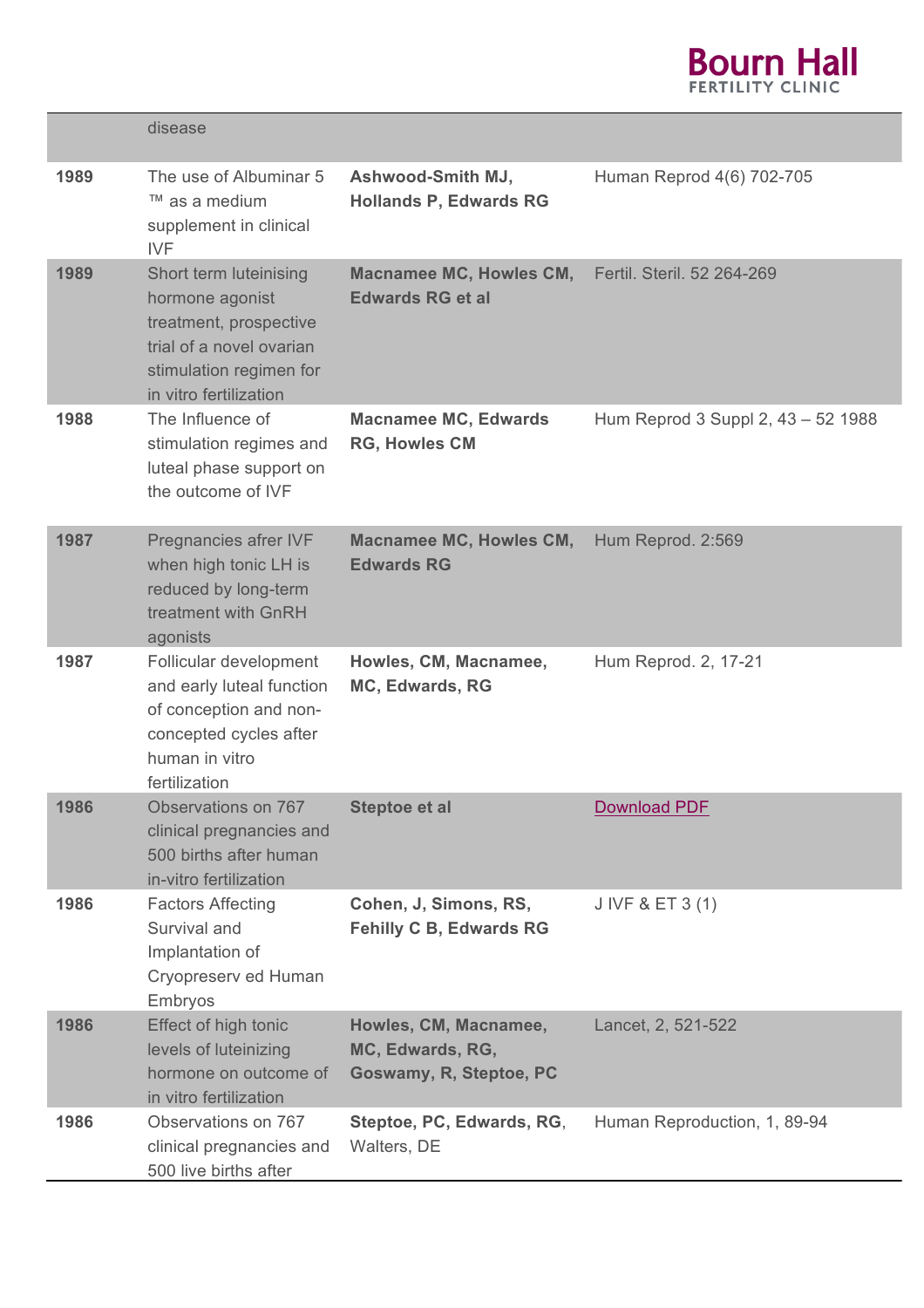

|      | human in vitro<br>fertilisation                                                                                                                                                |                                                                                                                 |                                          |
|------|--------------------------------------------------------------------------------------------------------------------------------------------------------------------------------|-----------------------------------------------------------------------------------------------------------------|------------------------------------------|
| 1985 | Treatment of idiopathic<br>infertility, cervical mucus<br>hostility, and male<br>infertility: artificial<br>insemination with<br>husband's semen or in<br>vitro fertilization? | Hewitt, J, Cohen, J,<br>Krishnaswamy, V, Fehilly,<br>CB, Steptoe, PC, Walter, DE                                | Fertility and Sterility 44 (3), 350-5    |
| 1985 | <b>Seminal Bacterial</b><br>pathogens and in Vitro<br>Fertilization - Short<br>Communications                                                                                  | Hewitt, J, Cohen, J, Fehilly,<br>CB, et al.                                                                     | J IVF ET 2 (2), 105-107                  |
| 1985 | Pregnancies following<br>the frozen storage of<br>expanding human<br>blastocysts                                                                                               | Cohen, J, Simons, RF,<br><b>Edwards R G, Fehilly CB,</b><br><b>Fishel SB</b>                                    | J IVF ET 2, 59-64                        |
| 1985 | In vitro fertilisation: a<br>treatment for male<br>infertility                                                                                                                 | Cohen, J, Edwards, RG,<br>Fehilly, C, Fishel, S, Hewitt,<br>J, Purdy, J, Rowland, G,<br>Steptoe, PC, Webster, J | Lancet 1 1239                            |
| 1984 | <b>Human Chorionic</b><br><b>Gonadotropin Secreted</b><br>by Preimplantation<br><b>Embryos Cultured in</b><br>vitro                                                            | <b>Fishel SB, Edwards RG,</b><br><b>Evans CJ</b>                                                                | Science 223, 816-818                     |
| 1984 | Factors influencing the<br>success of in vitro<br>fertilisation for<br>alleviating human<br>infertility                                                                        | Edwards, RG, Fishel, SG,<br>Cohen, J, Fehilly, CB,<br>Purdy, JM, Steptoe, PC,<br>Webster, JM                    | J IVF & ET, 1, 3-23                      |
| 1983 | <b>Current Status of In-</b><br><b>Vitro Fertilisation and</b><br>Implantation of Human<br>Embryos                                                                             | <b>Edwards, RG, Steptoe, PC</b>                                                                                 | The Lancet - Saturday 3 December<br>1983 |
| 1978 | Birth after the<br>reimplantation of a<br>human embryo (letter)                                                                                                                | Steptoe, PC, Edwards, RG                                                                                        | Lancet, 2, 366                           |
| 1976 | Reimplantation of a<br>human embryo with<br>subsequent tubal<br>pregnancy                                                                                                      | Steptoe, PC, Edwards, RG                                                                                        | Lancet, 1.880-882                        |